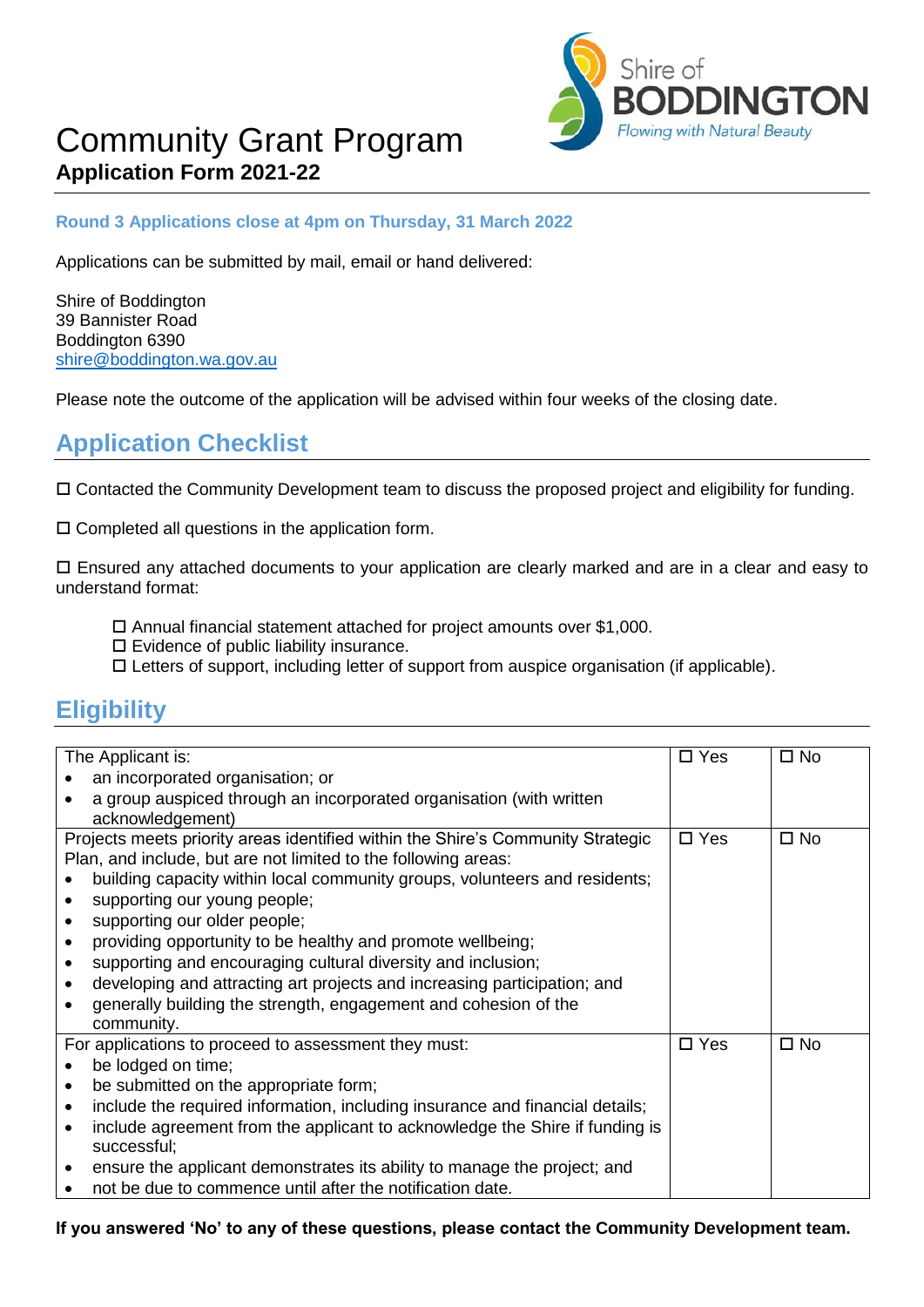## **Applicant Details**

**Organisation Details** This is the group undertaking the project.

| Legal Name of Organisation |               |              |  |  |  |
|----------------------------|---------------|--------------|--|--|--|
| <b>Postal Address</b>      |               |              |  |  |  |
| <b>ABN</b>                 |               |              |  |  |  |
| Registered for GST         | $\square$ Yes | $\square$ No |  |  |  |
| Not-for-profit             | $\square$ Yes | $\square$ No |  |  |  |
| Incorporated               | $\square$ Yes | $\square$ No |  |  |  |

**Organisation Contact** This is the person legally authorised to enter into contracts on behalf of the organisation. This is generally the president or chairperson.

| Name      |  |
|-----------|--|
| Position  |  |
| Telephone |  |
| Mobile    |  |
| Email     |  |

## **Project Details**

Which category best describes your community project?

- $\square$  building capacity within local community groups, volunteers and residents
- $\square$  supporting our young people
- $\square$  supporting our older people
- $\square$  providing opportunity to be healthy and promote wellbeing
- $\square$  supporting and encouraging cultural diversity and inclusion
- $\square$  developing and attracting art projects and increasing participation
- $\square$  generally building the strength, engagement and cohesion of the community
- $\square$  encourage tourism and increase visitation
- $\square$  activate local businesses and main streets
- $\square$  improve, conserve and promote heritage

Project name

Provide a summary of the project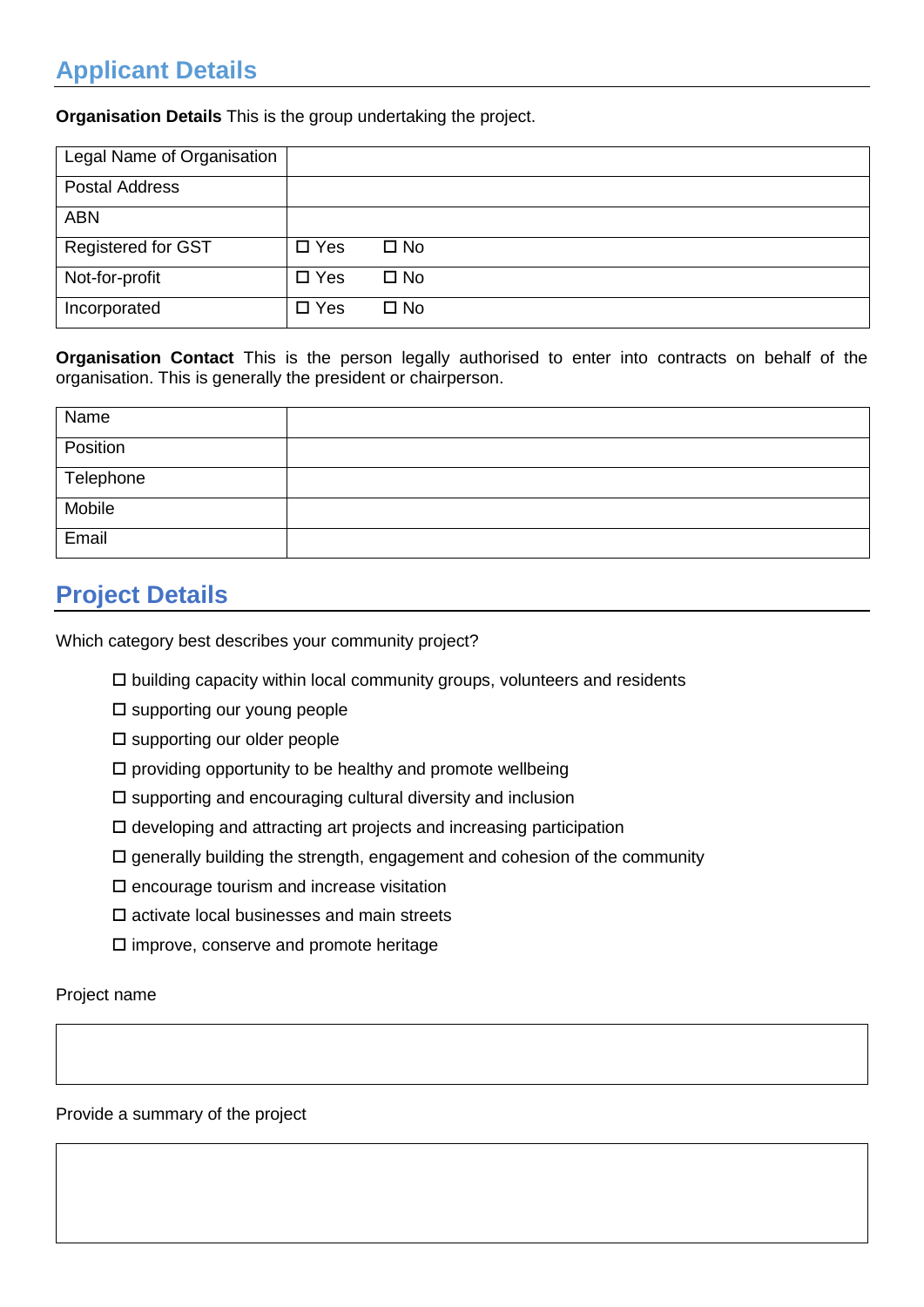Clearly identify what the grant funds will be used for in the project

Which are your main target groups?

- □ General community
- $\Box$  Children 0-10
- □ Youth 11-25
- □ Women
- □ Men
- □ Seniors
- □ Aboriginal or Torres Strait Islander people
- □ People with disabilities and/or carers
- □ Other (please specify) \_\_\_\_\_\_\_\_\_\_\_\_\_\_\_\_\_\_\_\_\_\_\_\_\_\_\_\_\_\_\_\_\_\_

Describe how the project will benefit those participating and the community of Boddington

Provide details of any collaborations/partnerships or community groups that will assist in the delivery of this project and outline how they will support the project (provide letters of support where relevant).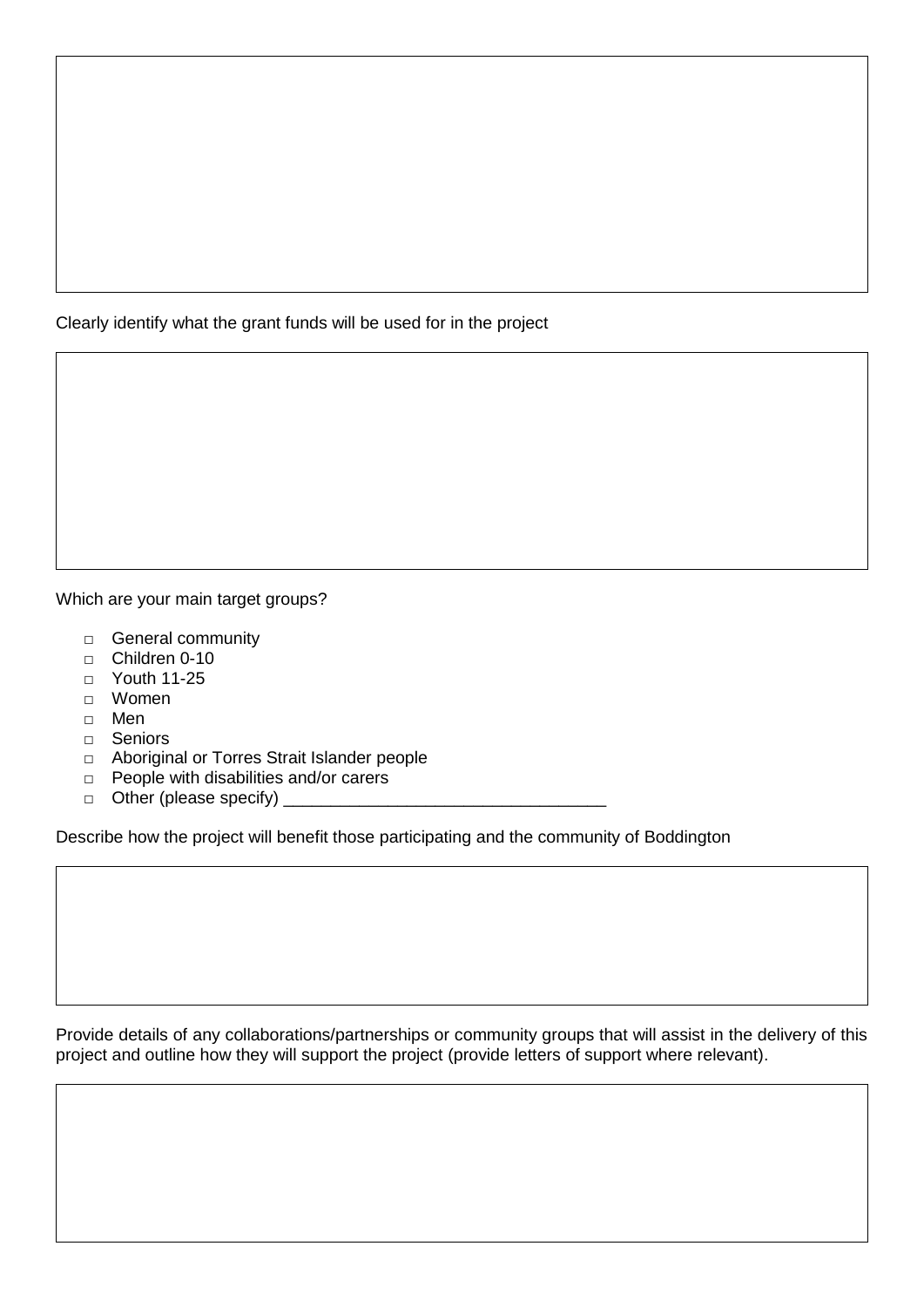Anticipated completion date

How will you acknowledge the Shire of Boddington's contribution to the project?

## **Budget Details**

Use the table below to list the expenses your project will incur, detail the income and in-kind that will cover the expenses, and identify their source.

Please note Shire of Boddington's contribution is limited to 75% of the total project, and no more than \$2,000.

| <b>Income</b>                                          |               |  |  |
|--------------------------------------------------------|---------------|--|--|
| <b>Income Items</b>                                    | <b>Amount</b> |  |  |
| Shire of Boddington Community Grant Program Funding    | \$            |  |  |
|                                                        |               |  |  |
|                                                        |               |  |  |
|                                                        |               |  |  |
|                                                        |               |  |  |
|                                                        |               |  |  |
| <b>Total Project Income</b>                            |               |  |  |
| <b>In Kind Contributions</b>                           |               |  |  |
| In Kind Items                                          | <b>Amount</b> |  |  |
|                                                        |               |  |  |
|                                                        |               |  |  |
|                                                        |               |  |  |
|                                                        |               |  |  |
|                                                        |               |  |  |
| <b>Total In Kind Contributions</b>                     |               |  |  |
| <b>Expenditure</b>                                     |               |  |  |
| <b>Expenditure Items</b>                               | <b>Amount</b> |  |  |
|                                                        |               |  |  |
|                                                        |               |  |  |
|                                                        |               |  |  |
|                                                        |               |  |  |
|                                                        |               |  |  |
| <b>Total Project Expenditure</b>                       |               |  |  |
| Total Project Cost (Total In Kind + Total Expenditure) |               |  |  |